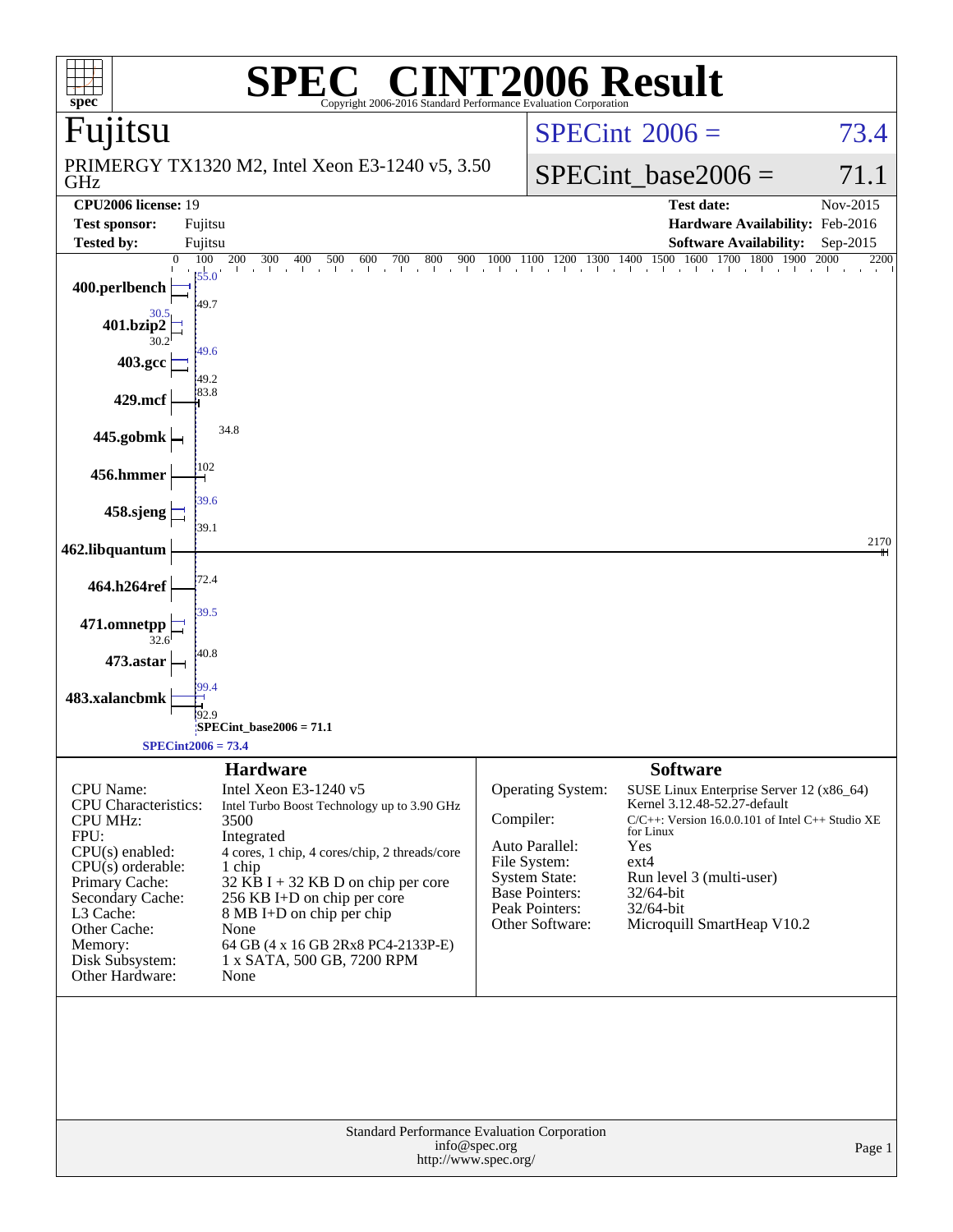

# Fujitsu

GHz PRIMERGY TX1320 M2, Intel Xeon E3-1240 v5, 3.50  $SPECint2006 = 73.4$  $SPECint2006 = 73.4$ 

# SPECint base2006 =  $71.1$

**[CPU2006 license:](http://www.spec.org/auto/cpu2006/Docs/result-fields.html#CPU2006license)** 19 **[Test date:](http://www.spec.org/auto/cpu2006/Docs/result-fields.html#Testdate)** Nov-2015 **[Test sponsor:](http://www.spec.org/auto/cpu2006/Docs/result-fields.html#Testsponsor)** Fujitsu **[Hardware Availability:](http://www.spec.org/auto/cpu2006/Docs/result-fields.html#HardwareAvailability)** Feb-2016 **[Tested by:](http://www.spec.org/auto/cpu2006/Docs/result-fields.html#Testedby)** Fujitsu **[Software Availability:](http://www.spec.org/auto/cpu2006/Docs/result-fields.html#SoftwareAvailability)** Sep-2015

#### **[Results Table](http://www.spec.org/auto/cpu2006/Docs/result-fields.html#ResultsTable)**

|                                                                                                          |                |              | <b>Base</b>    |              |                |       |                |              | <b>Peak</b>    |              |                |              |
|----------------------------------------------------------------------------------------------------------|----------------|--------------|----------------|--------------|----------------|-------|----------------|--------------|----------------|--------------|----------------|--------------|
| <b>Benchmark</b>                                                                                         | <b>Seconds</b> | <b>Ratio</b> | <b>Seconds</b> | <b>Ratio</b> | <b>Seconds</b> | Ratio | <b>Seconds</b> | <b>Ratio</b> | <b>Seconds</b> | <b>Ratio</b> | <b>Seconds</b> | <b>Ratio</b> |
| $ 400$ .perlbench                                                                                        | 197            | 49.7         | 197            | 49.7         | 196            | 49.7  | 178            | 54.9         | 178            | 55.0         | 178            | 55.0         |
| 401.bzip2                                                                                                | 319            | 30.2         | 320            | 30.1         | 320            | 30.2  | 316            | 30.5         | 317            | 30.5         | 316            | 30.6         |
| $403.\text{gcc}$                                                                                         | 164            | 49.2         | 164            | 49.2         | 163            | 49.2  | 162            | 49.6         | 162            | 49.7         | 163            | 49.5         |
| $429$ .mcf                                                                                               | 111            | 81.8         | 109            | 83.8         | 109            | 83.8  | 111            | 81.8         | 109            | 83.8         | <b>109</b>     | 83.8         |
| $445$ .gobmk                                                                                             | 301            | 34.8         | 302            | 34.8         | 302            | 34.8  | 301            | 34.8         | 302            | 34.8         | 302            | 34.8         |
| $456.$ hmmer                                                                                             | 91.5           | 102          | 91.7           | 102          | 91.7           | 102   | 91.5           | 102          | 91.7           | 102          | 91.7           | 102          |
| $458$ .sjeng                                                                                             | 310            | 39.1         | 310            | 39.0         | 309            | 39.1  | 305            | 39.6         | 305            | 39.6         | 306            | 39.6         |
| 462.libquantum                                                                                           | 9.55           | 2170         | 9.57           | 2170         | 9.48           | 2180  | 9.55           | 2170         | 9.57           | 2170         | 9.48           | 2180         |
| 464.h264ref                                                                                              | 306            | 72.4         | 306            | 72.4         | 306            | 72.4  | 306            | 72.4         | 306            | 72.4         | 306            | 72.4         |
| 471.omnetpp                                                                                              | 192            | 32.6         | 191            | 32.7         | 192            | 32.6  | 158            | 39.6         | 158            | <u>39.5</u>  | 158            | 39.4         |
| $473$ . astar                                                                                            | 172            | 40.8         | 173            | 40.7         | 172            | 40.9  | 172            | 40.8         | 173            | 40.7         | 172            | 40.9         |
| 483.xalancbmk                                                                                            | 74.3           | 92.9         | 74.8           | 92.2         | 74.1           | 93.1  | 69.4           | 99.4         | 69.1           | 99.8         | 69.4           | <u>99.4</u>  |
| Results appear in the order in which they were run. Bold underlined text indicates a median measurement. |                |              |                |              |                |       |                |              |                |              |                |              |

#### **[Submit Notes](http://www.spec.org/auto/cpu2006/Docs/result-fields.html#SubmitNotes)**

The config file option 'submit' was used.

### **[Operating System Notes](http://www.spec.org/auto/cpu2006/Docs/result-fields.html#OperatingSystemNotes)**

Stack size set to unlimited using "ulimit -s unlimited"

### **[Platform Notes](http://www.spec.org/auto/cpu2006/Docs/result-fields.html#PlatformNotes)**

 BIOS configuration: Sysinfo program /home/SPECcpu2006/config/sysinfo.rev6914 \$Rev: 6914 \$ \$Date:: 2014-06-25 #\$ e3fbb8667b5a285932ceab81e28219e1 running on TX1320M2 Thu Nov 26 11:31:33 2015 This section contains SUT (System Under Test) info as seen by some common utilities. To remove or add to this section, see: <http://www.spec.org/cpu2006/Docs/config.html#sysinfo> From /proc/cpuinfo model name : Intel(R) Xeon(R) CPU E3-1240 v5 @ 3.50GHz 1 "physical id"s (chips) 8 "processors" cores, siblings (Caution: counting these is hw and system dependent. The following excerpts from /proc/cpuinfo might not be reliable. Use with caution.) cpu cores : 4 siblings : 8 physical 0: cores 0 1 2 3 Continued on next page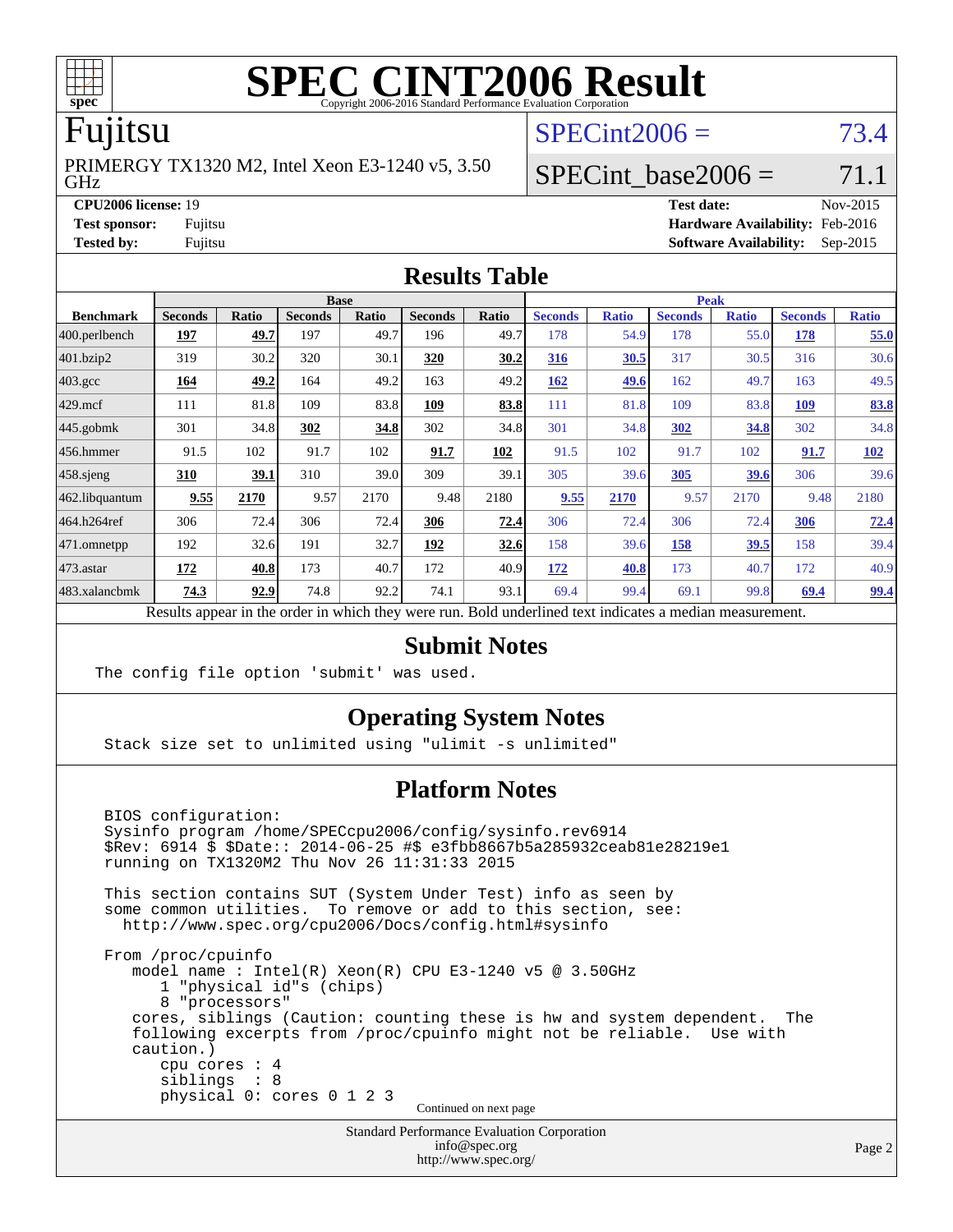

#### **[SPEC CINT2006 Result](http://www.spec.org/auto/cpu2006/Docs/result-fields.html#SPECCINT2006Result)** Copyright 2006-2016 Standard Performance Evaluation Corpor

### Fujitsu

GHz PRIMERGY TX1320 M2, Intel Xeon E3-1240 v5, 3.50  $SPECint2006 = 73.4$  $SPECint2006 = 73.4$ 

SPECint base2006 =  $71.1$ 

**[CPU2006 license:](http://www.spec.org/auto/cpu2006/Docs/result-fields.html#CPU2006license)** 19 **[Test date:](http://www.spec.org/auto/cpu2006/Docs/result-fields.html#Testdate)** Nov-2015 **[Test sponsor:](http://www.spec.org/auto/cpu2006/Docs/result-fields.html#Testsponsor)** Fujitsu **[Hardware Availability:](http://www.spec.org/auto/cpu2006/Docs/result-fields.html#HardwareAvailability)** Feb-2016 **[Tested by:](http://www.spec.org/auto/cpu2006/Docs/result-fields.html#Testedby)** Fujitsu **[Software Availability:](http://www.spec.org/auto/cpu2006/Docs/result-fields.html#SoftwareAvailability)** Sep-2015

#### **[Platform Notes \(Continued\)](http://www.spec.org/auto/cpu2006/Docs/result-fields.html#PlatformNotes)**

Standard Performance Evaluation Corporation [info@spec.org](mailto:info@spec.org) cache size : 8192 KB From /proc/meminfo MemTotal: 65906076 kB HugePages\_Total: 0<br>Hugepagesize: 2048 kB Hugepagesize: /usr/bin/lsb\_release -d SUSE Linux Enterprise Server 12 From /etc/\*release\* /etc/\*version\* SuSE-release: SUSE Linux Enterprise Server 12 (x86\_64) VERSION = 12 PATCHLEVEL = 0 # This file is deprecated and will be removed in a future service pack or release. # Please check /etc/os-release for details about this release. os-release: NAME="SLES" VERSION="12" VERSION\_ID="12" PRETTY\_NAME="SUSE Linux Enterprise Server 12" ID="sles" ANSI\_COLOR="0;32" CPE\_NAME="cpe:/o:suse:sles:12" uname -a: Linux TX1320M2 3.12.48-52.27-default #1 SMP Mon Oct 5 10:08:10 UTC 2015 (314f0e3) x86\_64 x86\_64 x86\_64 GNU/Linux run-level 5 Nov 25 12:56 SPEC is set to: /home/SPECcpu2006 Filesystem Type Size Used Avail Use% Mounted on /dev/sda3 xfs 1.6T 19G 1.6T 2% /home Additional information from dmidecode: Warning: Use caution when you interpret this section. The 'dmidecode' program reads system data which is "intended to allow hardware to be accurately determined", but the intent may not be met, as there are frequent changes to hardware, firmware, and the "DMTF SMBIOS" standard. BIOS FUJITSU // American Megatrends Inc. V5.0.0.11 R1.1.0 for D3373-A1x 10/30/2015 Memory: 4x SK Hynix HMA82GU7MFR8N-TF 16 GB 2 rank 2133 MHz (End of data from sysinfo program)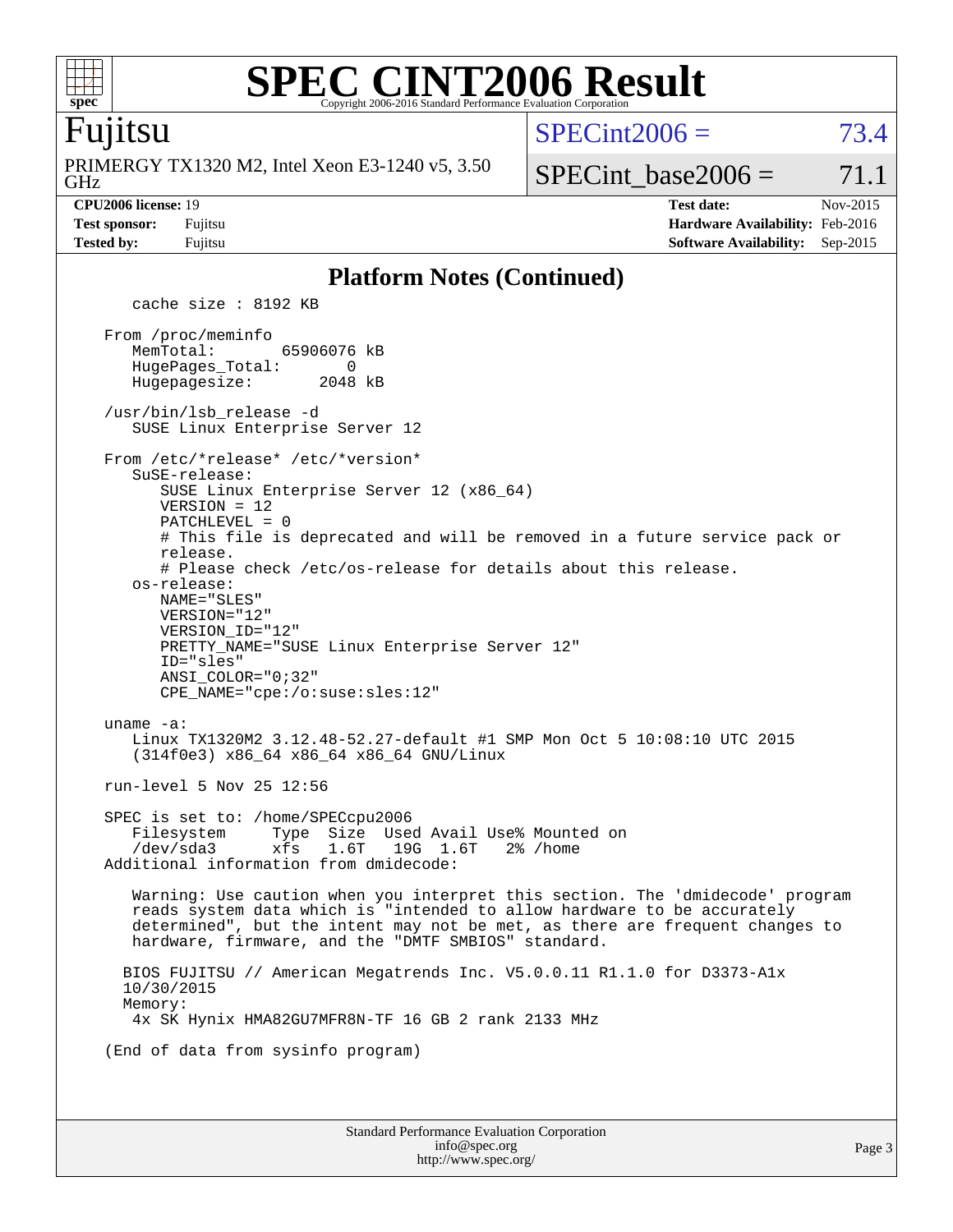

# Fujitsu

GHz PRIMERGY TX1320 M2, Intel Xeon E3-1240 v5, 3.50  $SPECint2006 = 73.4$  $SPECint2006 = 73.4$ 

SPECint base2006 =  $71.1$ 

**[Tested by:](http://www.spec.org/auto/cpu2006/Docs/result-fields.html#Testedby)** Fujitsu **[Software Availability:](http://www.spec.org/auto/cpu2006/Docs/result-fields.html#SoftwareAvailability)** Sep-2015

**[CPU2006 license:](http://www.spec.org/auto/cpu2006/Docs/result-fields.html#CPU2006license)** 19 **[Test date:](http://www.spec.org/auto/cpu2006/Docs/result-fields.html#Testdate)** Nov-2015 **[Test sponsor:](http://www.spec.org/auto/cpu2006/Docs/result-fields.html#Testsponsor)** Fujitsu **[Hardware Availability:](http://www.spec.org/auto/cpu2006/Docs/result-fields.html#HardwareAvailability)** Feb-2016

#### **[General Notes](http://www.spec.org/auto/cpu2006/Docs/result-fields.html#GeneralNotes)**

Environment variables set by runspec before the start of the run:  $KMP$  AFFINITY = "granularity=fine, scatter" LD\_LIBRARY\_PATH = "/home/SPECcpu2006/libs/32:/home/SPECcpu2006/libs/64:/home/SPECcpu2006/sh" OMP\_NUM\_THREADS = "4"

 Binaries compiled on a system with 1x Intel Core i5-4670K CPU + 32GB memory using RedHat EL 7.1 Transparent Huge Pages enabled with: echo always > /sys/kernel/mm/transparent\_hugepage/enabled

For information about Fujitsu please visit: <http://www.fujitsu.com>

# **[Base Compiler Invocation](http://www.spec.org/auto/cpu2006/Docs/result-fields.html#BaseCompilerInvocation)**

[C benchmarks](http://www.spec.org/auto/cpu2006/Docs/result-fields.html#Cbenchmarks):  $inc - m64$ 

[C++ benchmarks:](http://www.spec.org/auto/cpu2006/Docs/result-fields.html#CXXbenchmarks) [icpc -m64](http://www.spec.org/cpu2006/results/res2016q1/cpu2006-20160111-38691.flags.html#user_CXXbase_intel_icpc_64bit_fc66a5337ce925472a5c54ad6a0de310)

# **[Base Portability Flags](http://www.spec.org/auto/cpu2006/Docs/result-fields.html#BasePortabilityFlags)**

 400.perlbench: [-DSPEC\\_CPU\\_LP64](http://www.spec.org/cpu2006/results/res2016q1/cpu2006-20160111-38691.flags.html#b400.perlbench_basePORTABILITY_DSPEC_CPU_LP64) [-DSPEC\\_CPU\\_LINUX\\_X64](http://www.spec.org/cpu2006/results/res2016q1/cpu2006-20160111-38691.flags.html#b400.perlbench_baseCPORTABILITY_DSPEC_CPU_LINUX_X64) 401.bzip2: [-DSPEC\\_CPU\\_LP64](http://www.spec.org/cpu2006/results/res2016q1/cpu2006-20160111-38691.flags.html#suite_basePORTABILITY401_bzip2_DSPEC_CPU_LP64) 403.gcc: [-DSPEC\\_CPU\\_LP64](http://www.spec.org/cpu2006/results/res2016q1/cpu2006-20160111-38691.flags.html#suite_basePORTABILITY403_gcc_DSPEC_CPU_LP64) 429.mcf: [-DSPEC\\_CPU\\_LP64](http://www.spec.org/cpu2006/results/res2016q1/cpu2006-20160111-38691.flags.html#suite_basePORTABILITY429_mcf_DSPEC_CPU_LP64) 445.gobmk: [-DSPEC\\_CPU\\_LP64](http://www.spec.org/cpu2006/results/res2016q1/cpu2006-20160111-38691.flags.html#suite_basePORTABILITY445_gobmk_DSPEC_CPU_LP64) 456.hmmer: [-DSPEC\\_CPU\\_LP64](http://www.spec.org/cpu2006/results/res2016q1/cpu2006-20160111-38691.flags.html#suite_basePORTABILITY456_hmmer_DSPEC_CPU_LP64) 458.sjeng: [-DSPEC\\_CPU\\_LP64](http://www.spec.org/cpu2006/results/res2016q1/cpu2006-20160111-38691.flags.html#suite_basePORTABILITY458_sjeng_DSPEC_CPU_LP64) 462.libquantum: [-DSPEC\\_CPU\\_LP64](http://www.spec.org/cpu2006/results/res2016q1/cpu2006-20160111-38691.flags.html#suite_basePORTABILITY462_libquantum_DSPEC_CPU_LP64) [-DSPEC\\_CPU\\_LINUX](http://www.spec.org/cpu2006/results/res2016q1/cpu2006-20160111-38691.flags.html#b462.libquantum_baseCPORTABILITY_DSPEC_CPU_LINUX) 464.h264ref: [-DSPEC\\_CPU\\_LP64](http://www.spec.org/cpu2006/results/res2016q1/cpu2006-20160111-38691.flags.html#suite_basePORTABILITY464_h264ref_DSPEC_CPU_LP64) 471.omnetpp: [-DSPEC\\_CPU\\_LP64](http://www.spec.org/cpu2006/results/res2016q1/cpu2006-20160111-38691.flags.html#suite_basePORTABILITY471_omnetpp_DSPEC_CPU_LP64) 473.astar: [-DSPEC\\_CPU\\_LP64](http://www.spec.org/cpu2006/results/res2016q1/cpu2006-20160111-38691.flags.html#suite_basePORTABILITY473_astar_DSPEC_CPU_LP64) 483.xalancbmk: [-DSPEC\\_CPU\\_LP64](http://www.spec.org/cpu2006/results/res2016q1/cpu2006-20160111-38691.flags.html#suite_basePORTABILITY483_xalancbmk_DSPEC_CPU_LP64) [-DSPEC\\_CPU\\_LINUX](http://www.spec.org/cpu2006/results/res2016q1/cpu2006-20160111-38691.flags.html#b483.xalancbmk_baseCXXPORTABILITY_DSPEC_CPU_LINUX)

# **[Base Optimization Flags](http://www.spec.org/auto/cpu2006/Docs/result-fields.html#BaseOptimizationFlags)**

[C benchmarks](http://www.spec.org/auto/cpu2006/Docs/result-fields.html#Cbenchmarks): [-xCORE-AVX2](http://www.spec.org/cpu2006/results/res2016q1/cpu2006-20160111-38691.flags.html#user_CCbase_f-xAVX2_5f5fc0cbe2c9f62c816d3e45806c70d7) [-ipo](http://www.spec.org/cpu2006/results/res2016q1/cpu2006-20160111-38691.flags.html#user_CCbase_f-ipo) [-O3](http://www.spec.org/cpu2006/results/res2016q1/cpu2006-20160111-38691.flags.html#user_CCbase_f-O3) [-no-prec-div](http://www.spec.org/cpu2006/results/res2016q1/cpu2006-20160111-38691.flags.html#user_CCbase_f-no-prec-div) [-parallel](http://www.spec.org/cpu2006/results/res2016q1/cpu2006-20160111-38691.flags.html#user_CCbase_f-parallel) [-opt-prefetch](http://www.spec.org/cpu2006/results/res2016q1/cpu2006-20160111-38691.flags.html#user_CCbase_f-opt-prefetch) [-auto-p32](http://www.spec.org/cpu2006/results/res2016q1/cpu2006-20160111-38691.flags.html#user_CCbase_f-auto-p32) [C++ benchmarks:](http://www.spec.org/auto/cpu2006/Docs/result-fields.html#CXXbenchmarks) [-xCORE-AVX2](http://www.spec.org/cpu2006/results/res2016q1/cpu2006-20160111-38691.flags.html#user_CXXbase_f-xAVX2_5f5fc0cbe2c9f62c816d3e45806c70d7) [-ipo](http://www.spec.org/cpu2006/results/res2016q1/cpu2006-20160111-38691.flags.html#user_CXXbase_f-ipo) [-O3](http://www.spec.org/cpu2006/results/res2016q1/cpu2006-20160111-38691.flags.html#user_CXXbase_f-O3) [-no-prec-div](http://www.spec.org/cpu2006/results/res2016q1/cpu2006-20160111-38691.flags.html#user_CXXbase_f-no-prec-div) [-opt-prefetch](http://www.spec.org/cpu2006/results/res2016q1/cpu2006-20160111-38691.flags.html#user_CXXbase_f-opt-prefetch) [-auto-p32](http://www.spec.org/cpu2006/results/res2016q1/cpu2006-20160111-38691.flags.html#user_CXXbase_f-auto-p32) [-Wl,-z,muldefs](http://www.spec.org/cpu2006/results/res2016q1/cpu2006-20160111-38691.flags.html#user_CXXbase_link_force_multiple1_74079c344b956b9658436fd1b6dd3a8a) [-L/sh -lsmartheap64](http://www.spec.org/cpu2006/results/res2016q1/cpu2006-20160111-38691.flags.html#user_CXXbase_SmartHeap64_ed4ef857ce90951921efb0d91eb88472)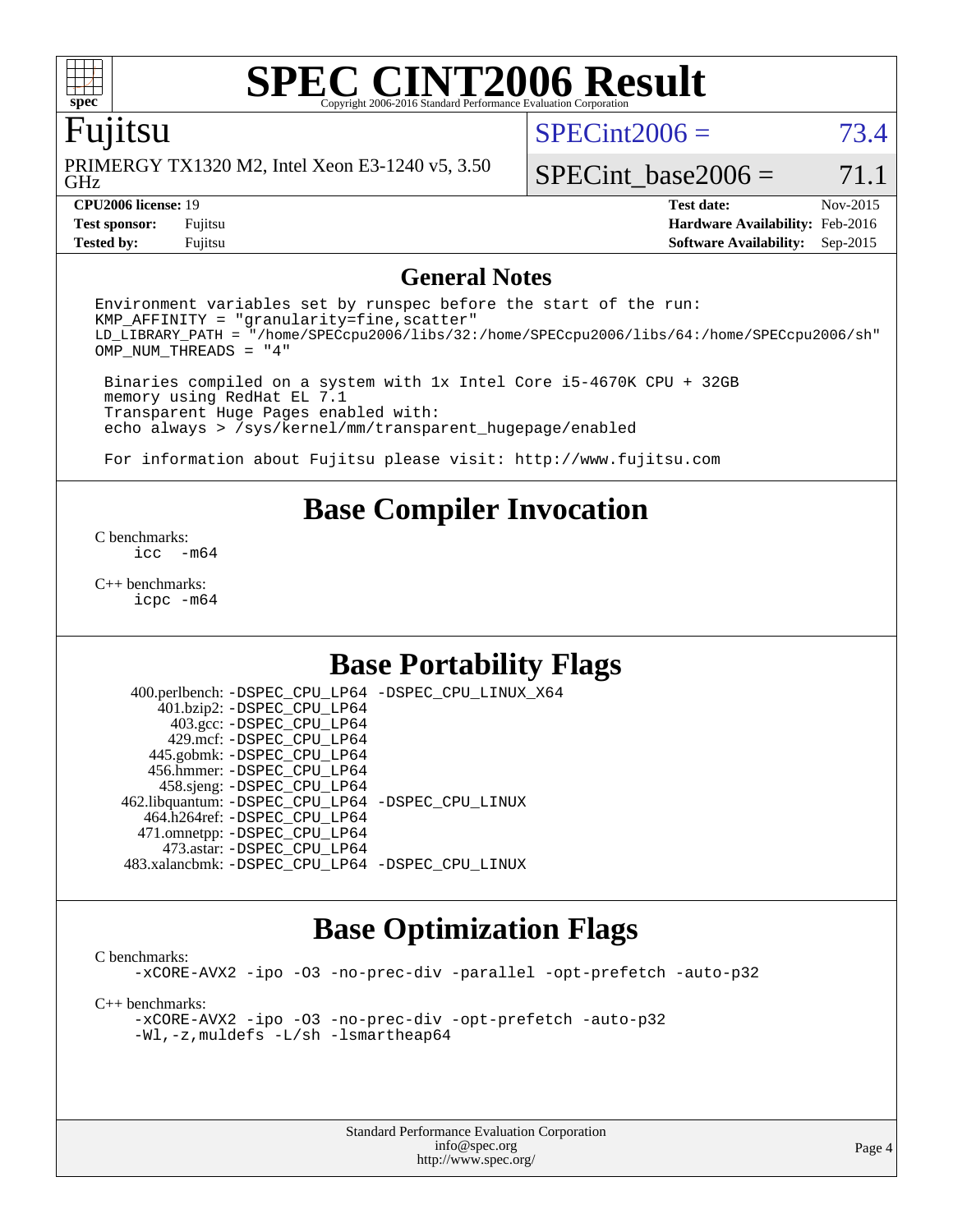

## Fujitsu

GHz PRIMERGY TX1320 M2, Intel Xeon E3-1240 v5, 3.50  $SPECint2006 = 73.4$  $SPECint2006 = 73.4$ 

SPECint base2006 =  $71.1$ 

**[CPU2006 license:](http://www.spec.org/auto/cpu2006/Docs/result-fields.html#CPU2006license)** 19 **[Test date:](http://www.spec.org/auto/cpu2006/Docs/result-fields.html#Testdate)** Nov-2015 **[Test sponsor:](http://www.spec.org/auto/cpu2006/Docs/result-fields.html#Testsponsor)** Fujitsu **[Hardware Availability:](http://www.spec.org/auto/cpu2006/Docs/result-fields.html#HardwareAvailability)** Feb-2016 **[Tested by:](http://www.spec.org/auto/cpu2006/Docs/result-fields.html#Testedby)** Fujitsu **[Software Availability:](http://www.spec.org/auto/cpu2006/Docs/result-fields.html#SoftwareAvailability)** Sep-2015

# **[Base Other Flags](http://www.spec.org/auto/cpu2006/Docs/result-fields.html#BaseOtherFlags)**

[C benchmarks](http://www.spec.org/auto/cpu2006/Docs/result-fields.html#Cbenchmarks):

403.gcc: [-Dalloca=\\_alloca](http://www.spec.org/cpu2006/results/res2016q1/cpu2006-20160111-38691.flags.html#b403.gcc_baseEXTRA_CFLAGS_Dalloca_be3056838c12de2578596ca5467af7f3)

**[Peak Compiler Invocation](http://www.spec.org/auto/cpu2006/Docs/result-fields.html#PeakCompilerInvocation)**

[C benchmarks \(except as noted below\)](http://www.spec.org/auto/cpu2006/Docs/result-fields.html#Cbenchmarksexceptasnotedbelow):

[icc -m64](http://www.spec.org/cpu2006/results/res2016q1/cpu2006-20160111-38691.flags.html#user_CCpeak_intel_icc_64bit_f346026e86af2a669e726fe758c88044)

400.perlbench: [icc -m32 -L/opt/intel/compilers\\_and\\_libraries\\_2016/linux/compiler/lib/ia32\\_lin](http://www.spec.org/cpu2006/results/res2016q1/cpu2006-20160111-38691.flags.html#user_peakCCLD400_perlbench_intel_icc_e10256ba5924b668798078a321b0cb3f)

[C++ benchmarks \(except as noted below\):](http://www.spec.org/auto/cpu2006/Docs/result-fields.html#CXXbenchmarksexceptasnotedbelow)

[icpc -m32 -L/opt/intel/compilers\\_and\\_libraries\\_2016/linux/compiler/lib/ia32\\_lin](http://www.spec.org/cpu2006/results/res2016q1/cpu2006-20160111-38691.flags.html#user_CXXpeak_intel_icpc_b4f50a394bdb4597aa5879c16bc3f5c5)

473.astar: [icpc -m64](http://www.spec.org/cpu2006/results/res2016q1/cpu2006-20160111-38691.flags.html#user_peakCXXLD473_astar_intel_icpc_64bit_fc66a5337ce925472a5c54ad6a0de310)

# **[Peak Portability Flags](http://www.spec.org/auto/cpu2006/Docs/result-fields.html#PeakPortabilityFlags)**

 400.perlbench: [-D\\_FILE\\_OFFSET\\_BITS=64](http://www.spec.org/cpu2006/results/res2016q1/cpu2006-20160111-38691.flags.html#user_peakPORTABILITY400_perlbench_file_offset_bits_64_438cf9856305ebd76870a2c6dc2689ab) [-DSPEC\\_CPU\\_LINUX\\_IA32](http://www.spec.org/cpu2006/results/res2016q1/cpu2006-20160111-38691.flags.html#b400.perlbench_peakCPORTABILITY_DSPEC_CPU_LINUX_IA32) 401.bzip2: [-DSPEC\\_CPU\\_LP64](http://www.spec.org/cpu2006/results/res2016q1/cpu2006-20160111-38691.flags.html#suite_peakPORTABILITY401_bzip2_DSPEC_CPU_LP64) 403.gcc: [-DSPEC\\_CPU\\_LP64](http://www.spec.org/cpu2006/results/res2016q1/cpu2006-20160111-38691.flags.html#suite_peakPORTABILITY403_gcc_DSPEC_CPU_LP64) 429.mcf: [-DSPEC\\_CPU\\_LP64](http://www.spec.org/cpu2006/results/res2016q1/cpu2006-20160111-38691.flags.html#suite_peakPORTABILITY429_mcf_DSPEC_CPU_LP64) 445.gobmk: [-DSPEC\\_CPU\\_LP64](http://www.spec.org/cpu2006/results/res2016q1/cpu2006-20160111-38691.flags.html#suite_peakPORTABILITY445_gobmk_DSPEC_CPU_LP64) 456.hmmer: [-DSPEC\\_CPU\\_LP64](http://www.spec.org/cpu2006/results/res2016q1/cpu2006-20160111-38691.flags.html#suite_peakPORTABILITY456_hmmer_DSPEC_CPU_LP64) 458.sjeng: [-DSPEC\\_CPU\\_LP64](http://www.spec.org/cpu2006/results/res2016q1/cpu2006-20160111-38691.flags.html#suite_peakPORTABILITY458_sjeng_DSPEC_CPU_LP64) 462.libquantum: [-DSPEC\\_CPU\\_LP64](http://www.spec.org/cpu2006/results/res2016q1/cpu2006-20160111-38691.flags.html#suite_peakPORTABILITY462_libquantum_DSPEC_CPU_LP64) [-DSPEC\\_CPU\\_LINUX](http://www.spec.org/cpu2006/results/res2016q1/cpu2006-20160111-38691.flags.html#b462.libquantum_peakCPORTABILITY_DSPEC_CPU_LINUX) 464.h264ref: [-DSPEC\\_CPU\\_LP64](http://www.spec.org/cpu2006/results/res2016q1/cpu2006-20160111-38691.flags.html#suite_peakPORTABILITY464_h264ref_DSPEC_CPU_LP64) 471.omnetpp: [-D\\_FILE\\_OFFSET\\_BITS=64](http://www.spec.org/cpu2006/results/res2016q1/cpu2006-20160111-38691.flags.html#user_peakPORTABILITY471_omnetpp_file_offset_bits_64_438cf9856305ebd76870a2c6dc2689ab) 473.astar: [-DSPEC\\_CPU\\_LP64](http://www.spec.org/cpu2006/results/res2016q1/cpu2006-20160111-38691.flags.html#suite_peakPORTABILITY473_astar_DSPEC_CPU_LP64) 483.xalancbmk: [-D\\_FILE\\_OFFSET\\_BITS=64](http://www.spec.org/cpu2006/results/res2016q1/cpu2006-20160111-38691.flags.html#user_peakPORTABILITY483_xalancbmk_file_offset_bits_64_438cf9856305ebd76870a2c6dc2689ab) [-DSPEC\\_CPU\\_LINUX](http://www.spec.org/cpu2006/results/res2016q1/cpu2006-20160111-38691.flags.html#b483.xalancbmk_peakCXXPORTABILITY_DSPEC_CPU_LINUX)

# **[Peak Optimization Flags](http://www.spec.org/auto/cpu2006/Docs/result-fields.html#PeakOptimizationFlags)**

[C benchmarks](http://www.spec.org/auto/cpu2006/Docs/result-fields.html#Cbenchmarks):

 400.perlbench: [-xCORE-AVX2](http://www.spec.org/cpu2006/results/res2016q1/cpu2006-20160111-38691.flags.html#user_peakPASS2_CFLAGSPASS2_LDCFLAGS400_perlbench_f-xAVX2_5f5fc0cbe2c9f62c816d3e45806c70d7)(pass 2) [-prof-gen:threadsafe](http://www.spec.org/cpu2006/results/res2016q1/cpu2006-20160111-38691.flags.html#user_peakPASS1_CFLAGSPASS1_LDCFLAGS400_perlbench_prof_gen_21a26eb79f378b550acd7bec9fe4467a)(pass 1)  $-i\text{po}(pass 2) -O3(pass 2)$  $-i\text{po}(pass 2) -O3(pass 2)$  $-i\text{po}(pass 2) -O3(pass 2)$  [-no-prec-div](http://www.spec.org/cpu2006/results/res2016q1/cpu2006-20160111-38691.flags.html#user_peakPASS2_CFLAGSPASS2_LDCFLAGS400_perlbench_f-no-prec-div)(pass 2) [-par-num-threads=1](http://www.spec.org/cpu2006/results/res2016q1/cpu2006-20160111-38691.flags.html#user_peakPASS1_CFLAGSPASS1_LDCFLAGS400_perlbench_par_num_threads_786a6ff141b4e9e90432e998842df6c2)(pass 1) [-prof-use](http://www.spec.org/cpu2006/results/res2016q1/cpu2006-20160111-38691.flags.html#user_peakPASS2_CFLAGSPASS2_LDCFLAGS400_perlbench_prof_use_bccf7792157ff70d64e32fe3e1250b55)(pass 2) [-opt-prefetch](http://www.spec.org/cpu2006/results/res2016q1/cpu2006-20160111-38691.flags.html#user_peakCOPTIMIZE400_perlbench_f-opt-prefetch) [-ansi-alias](http://www.spec.org/cpu2006/results/res2016q1/cpu2006-20160111-38691.flags.html#user_peakCOPTIMIZE400_perlbench_f-ansi-alias) 401.bzip2: [-xCORE-AVX2](http://www.spec.org/cpu2006/results/res2016q1/cpu2006-20160111-38691.flags.html#user_peakPASS2_CFLAGSPASS2_LDCFLAGS401_bzip2_f-xAVX2_5f5fc0cbe2c9f62c816d3e45806c70d7)(pass 2) [-prof-gen:threadsafe](http://www.spec.org/cpu2006/results/res2016q1/cpu2006-20160111-38691.flags.html#user_peakPASS1_CFLAGSPASS1_LDCFLAGS401_bzip2_prof_gen_21a26eb79f378b550acd7bec9fe4467a)(pass 1) [-ipo](http://www.spec.org/cpu2006/results/res2016q1/cpu2006-20160111-38691.flags.html#user_peakPASS2_CFLAGSPASS2_LDCFLAGS401_bzip2_f-ipo)(pass 2) [-O3](http://www.spec.org/cpu2006/results/res2016q1/cpu2006-20160111-38691.flags.html#user_peakPASS2_CFLAGSPASS2_LDCFLAGS401_bzip2_f-O3)(pass 2) [-no-prec-div](http://www.spec.org/cpu2006/results/res2016q1/cpu2006-20160111-38691.flags.html#user_peakCOPTIMIZEPASS2_CFLAGSPASS2_LDCFLAGS401_bzip2_f-no-prec-div) [-par-num-threads=1](http://www.spec.org/cpu2006/results/res2016q1/cpu2006-20160111-38691.flags.html#user_peakPASS1_CFLAGSPASS1_LDCFLAGS401_bzip2_par_num_threads_786a6ff141b4e9e90432e998842df6c2)(pass 1) [-prof-use](http://www.spec.org/cpu2006/results/res2016q1/cpu2006-20160111-38691.flags.html#user_peakPASS2_CFLAGSPASS2_LDCFLAGS401_bzip2_prof_use_bccf7792157ff70d64e32fe3e1250b55)(pass 2) [-auto-ilp32](http://www.spec.org/cpu2006/results/res2016q1/cpu2006-20160111-38691.flags.html#user_peakCOPTIMIZE401_bzip2_f-auto-ilp32) [-opt-prefetch](http://www.spec.org/cpu2006/results/res2016q1/cpu2006-20160111-38691.flags.html#user_peakCOPTIMIZE401_bzip2_f-opt-prefetch) [-ansi-alias](http://www.spec.org/cpu2006/results/res2016q1/cpu2006-20160111-38691.flags.html#user_peakCOPTIMIZE401_bzip2_f-ansi-alias)

Continued on next page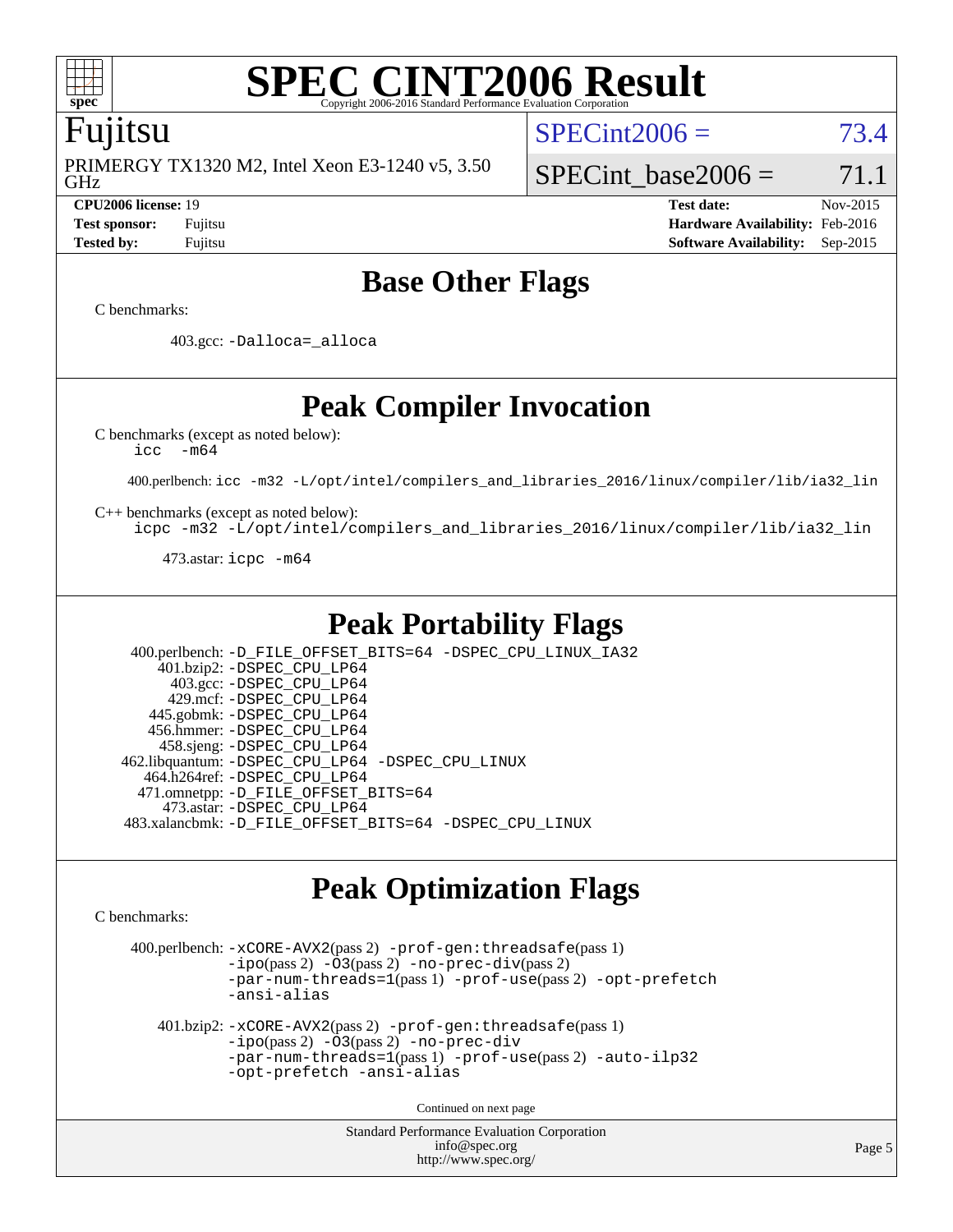

## Fujitsu

GHz PRIMERGY TX1320 M2, Intel Xeon E3-1240 v5, 3.50  $SPECint2006 = 73.4$  $SPECint2006 = 73.4$ 

SPECint base2006 =  $71.1$ 

**[CPU2006 license:](http://www.spec.org/auto/cpu2006/Docs/result-fields.html#CPU2006license)** 19 **[Test date:](http://www.spec.org/auto/cpu2006/Docs/result-fields.html#Testdate)** Nov-2015 **[Test sponsor:](http://www.spec.org/auto/cpu2006/Docs/result-fields.html#Testsponsor)** Fujitsu **[Hardware Availability:](http://www.spec.org/auto/cpu2006/Docs/result-fields.html#HardwareAvailability)** Feb-2016 **[Tested by:](http://www.spec.org/auto/cpu2006/Docs/result-fields.html#Testedby)** Fujitsu **[Software Availability:](http://www.spec.org/auto/cpu2006/Docs/result-fields.html#SoftwareAvailability)** Sep-2015

# **[Peak Optimization Flags \(Continued\)](http://www.spec.org/auto/cpu2006/Docs/result-fields.html#PeakOptimizationFlags)**

```
 403.gcc: -xCORE-AVX2 -ipo -O3 -no-prec-div -inline-calloc
                -opt-malloc-options=3 -auto-ilp32
        429.mcf: basepeak = yes
       445.gobmk: basepeak = yes
       456.hmmer: basepeak = yes
        458.sjeng: -xCORE-AVX2(pass 2) -prof-gen:threadsafe(pass 1)
                -ipo(pass 2) -O3(pass 2) -no-prec-div(pass 2)
                -par-num-threads=1(pass 1) -prof-use(pass 2) -unroll4
    462.libquantum: basepeak = yes
     464.h264ref: basepeak = yes
C++ benchmarks: 
     471.omnetpp: -xCORE-AVX2(pass 2) -prof-gen:threadsafe(pass 1)
                -ipo(pass 2) -O3(pass 2) -no-prec-div(pass 2)
                -par-num-threads=1(pass 1) -prof-use(pass 2)
                -opt-ra-region-strategy=block -ansi-alias
               -Wl,-z,muldefs -L/sh -lsmartheap
        473.astar: basepeak = yes
    483.xalancbmk: -xCORE-AVX2 -ipo -O3 -no-prec-div -opt-prefetch
                -ansi-alias -Wl,-z,muldefs -L/sh -lsmartheap
```
# **[Peak Other Flags](http://www.spec.org/auto/cpu2006/Docs/result-fields.html#PeakOtherFlags)**

[C benchmarks](http://www.spec.org/auto/cpu2006/Docs/result-fields.html#Cbenchmarks):

403.gcc: [-Dalloca=\\_alloca](http://www.spec.org/cpu2006/results/res2016q1/cpu2006-20160111-38691.flags.html#b403.gcc_peakEXTRA_CFLAGS_Dalloca_be3056838c12de2578596ca5467af7f3)

The flags files that were used to format this result can be browsed at <http://www.spec.org/cpu2006/flags/Intel-ic16.0-official-linux64.html> <http://www.spec.org/cpu2006/flags/Fujitsu-Platform-Settings-V1.2-HSW-RevA.html>

You can also download the XML flags sources by saving the following links: <http://www.spec.org/cpu2006/flags/Intel-ic16.0-official-linux64.xml> <http://www.spec.org/cpu2006/flags/Fujitsu-Platform-Settings-V1.2-HSW-RevA.xml>